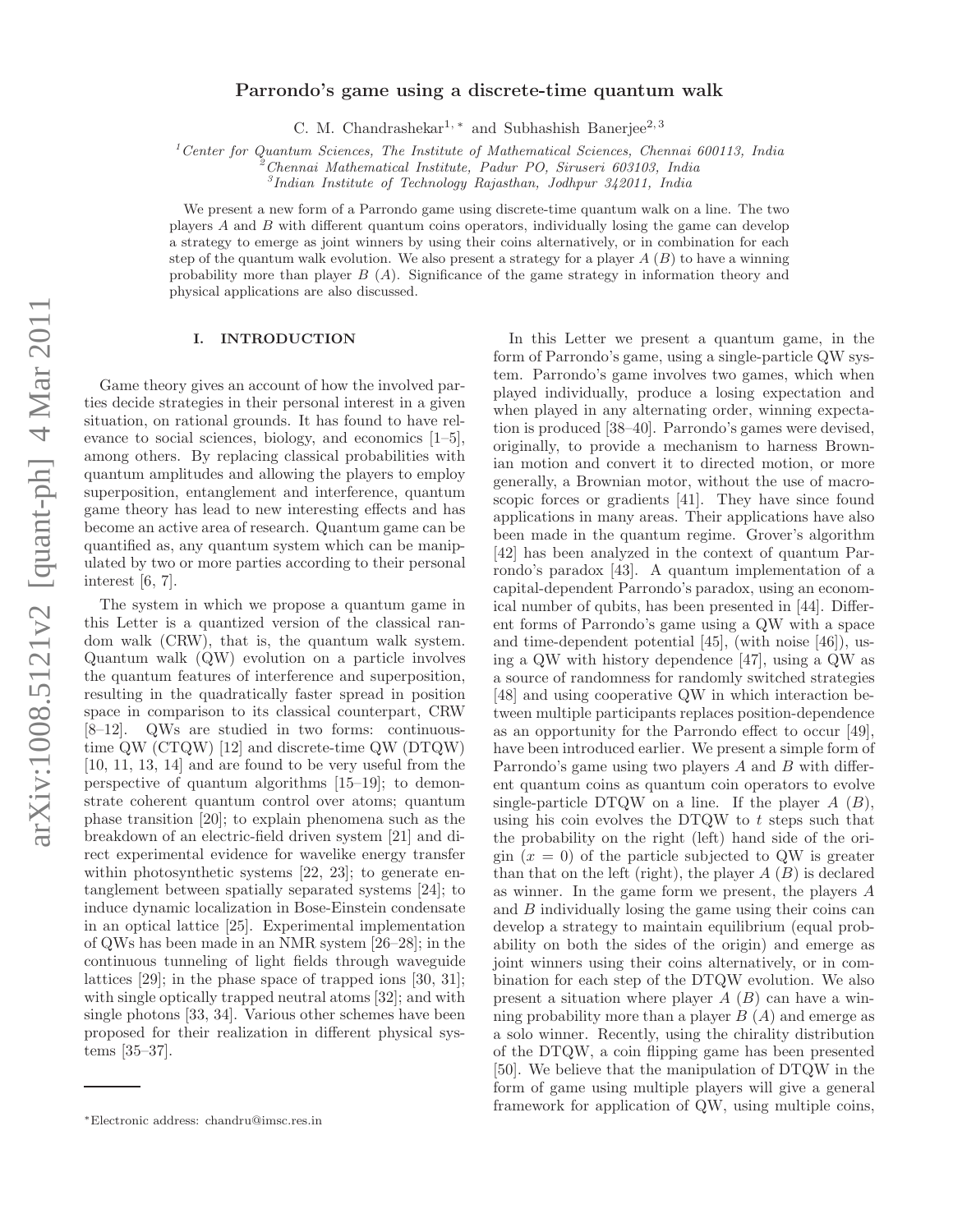to algorithms and various physical processes.

In Sections II and III, we present the standard form of DTQW and Parrondo's game. In Section IV, a game using DTQW, in the form of Parrondo's game, is presented. Different strategies for different situations is discussed in Section V. In Section VI, we conclude by discussing the significance of game strategy in information theory and physical applications.

# II. DISCRETE-TIME QUANTUM WALK

The DTQW in one-dimension is modelled as a  $2 \times K$ system, that is, a two-level system (a qubit) in the Hilbert space  $\mathcal{H}_c$ , spanned by  $|0\rangle$  and  $|1\rangle$ , and a K level position system, a position degree of freedom in the Hilbert space  $\mathcal{H}_p$ , spanned by  $|\psi_x\rangle$ , where  $x \in \mathbb{I}$ , the set of integers. A t-step DTQW, with unit time required for each step of walk, is generated by iteratively applying a unitary operation W which acts on the Hilbert space  $\mathcal{H}_c \otimes \mathcal{H}_p$ :

$$
|\Psi_t\rangle = W^t |\Psi_{\text{ins}}\rangle.
$$
 (1)

Here  $|\Psi_{\text{ins}}\rangle = (\cos(\delta/2)|0\rangle + \sin(\delta/2)e^{i\phi}|1\rangle) \otimes |\psi_0\rangle$ , is an arbitrary initial state of the particle at the initial position  $x = 0$  and  $W \equiv S(B \otimes 1)$ , where

$$
B = B_{\xi, \theta, \zeta} \equiv \begin{pmatrix} e^{i\xi} \cos(\theta) & e^{i\zeta} \sin(\theta) \\ e^{-i\zeta} \sin(\theta) & -e^{-i\xi} \cos(\theta) \end{pmatrix} \in U(2), \tag{2}
$$

is the quantum coin operation which will evolve the particle into the superposition of the particle state. S is a controlled-shift operation

$$
S \equiv \sum_{x} [|0\rangle\langle 0| \otimes |\psi_x - 1\rangle\langle\psi_x| + |1\rangle\langle 1| \otimes |\psi_x + 1\rangle\langle\psi_x|],
$$
\n(3)

and shifts the particle in superposition to superposition of position space. The probability to find the particle at site x after t steps is given by  $P(x,t) = \langle \psi_x | \text{tr}_c(|\Psi_t\rangle \langle \Psi_t|) | \psi_x \rangle$ .

For a particle, with initial state at the origin

$$
|\Psi_{\text{ins}}\rangle = \frac{1}{\sqrt{2}}(|0\rangle + i|1\rangle) \otimes |\psi_0\rangle, \tag{4}
$$

using an unbiased coin operation, that is,  $B_{\xi,\theta,\zeta}$  with  $\xi = \zeta = 0$  ( $B_{0,\theta,0} \equiv B_{\theta}$ ), the variance after t steps of walk is  $[1 - \sin(\theta)]t^2$  and a symmetric probability distribution in position space is obtained. Choosing  $\theta = 45^{\circ}$  ( $B_{\pi/4}$ ) leads to a standard form of DTQW, the Hadamard walk [51]. For  $\theta = 0$ , the two states,  $|0\rangle$  and  $|1\rangle$  move away from each other ballistically without any interference effect. With increase in  $\theta$ , interference effect is seen and the distribution which is wider for low values of  $\theta$ , becomes narrower with increase in  $\theta$ . The interference effect again disappears for the other extreme value of  $\theta = \pi/2$ . The two horned peaks on either side of the distribution, which move away with increase in the number of steps, makes QW highly transient in nature. Small amount of decoherence in QW dynamics enlarges the range of quantum dynamics by providing a wider range of possibilities for tuning the properties of QWs [52] and to observe symmetries [53]. Aperiodic QW [54] and disordered QW [25] also enlarge the range of QW dynamics.

### III. PARRONDO'S GAME

Standard form of Parrondo's game involves games of chance. Two games,  $A$  and  $B$ , when played individually, produce a losing expectation. An apparently paradoxical situation arises when the two games are played in an alternating order, a winning expectation is produced [38–40, 45]. The apparent paradox that two losing games A and B can produce a winning outcome when played in an alternating sequence was devised by Parrondo as a pedagogical illustration of the Brownian ratchet [55]. However, Parrondo's games have important applications in many physical and biological systems, combining processes lead to counterintuitive dynamics. For example, in control theory, the combination of two unstable systems can cause them to become stable [56]. In the theory of granular flow, drift can occur in a counterintuitive direction [57–59]. Also, the switching between two transient diffusion processes in random media can form a positive recurrent process [60].

A brief analysis of Parrondo's paradox can be done by considering two games, A and B. Game A can be thought of as a simple coin tossing one, such that a win (say heads of the coin) occurs with a probability  $P$  and a loss (say tails of the coin) occurs with a probability  $(1-P)$ . The scenario where A is loosing could be thought of as a game involving weighted coins. Game  $B$  is more involved in that it is a capital dependent game, with the game strategy dependent upon the initial capital available with the player. It is possible to devise situations wherein both the games are individually loosing, but a randomized combination of the two results in a winning game. This was shown in [39] using Markov chain theory.

# IV. PARRONDO'S GAME USING DTQW

Here we present a novel scheme of a game in the setting of a DTQW, viz., one in which two players A and B use different quantum coin operators to walk on a single particle. Multiple coin DTQWs have been studied before [61] and the effect of various coin parameters has been studied by [62]. Both these features have been examined together in the form of Parrondo's game for the first time here, to the best of our knowledge. This could have impact on the studies of directed phenomena such as ratchets on DTQWs.

To construct a Parando's game like situation using DTQW on a line, we will consider two players A and B, as shown pictorially in Fig. (1), and construct the game as follows,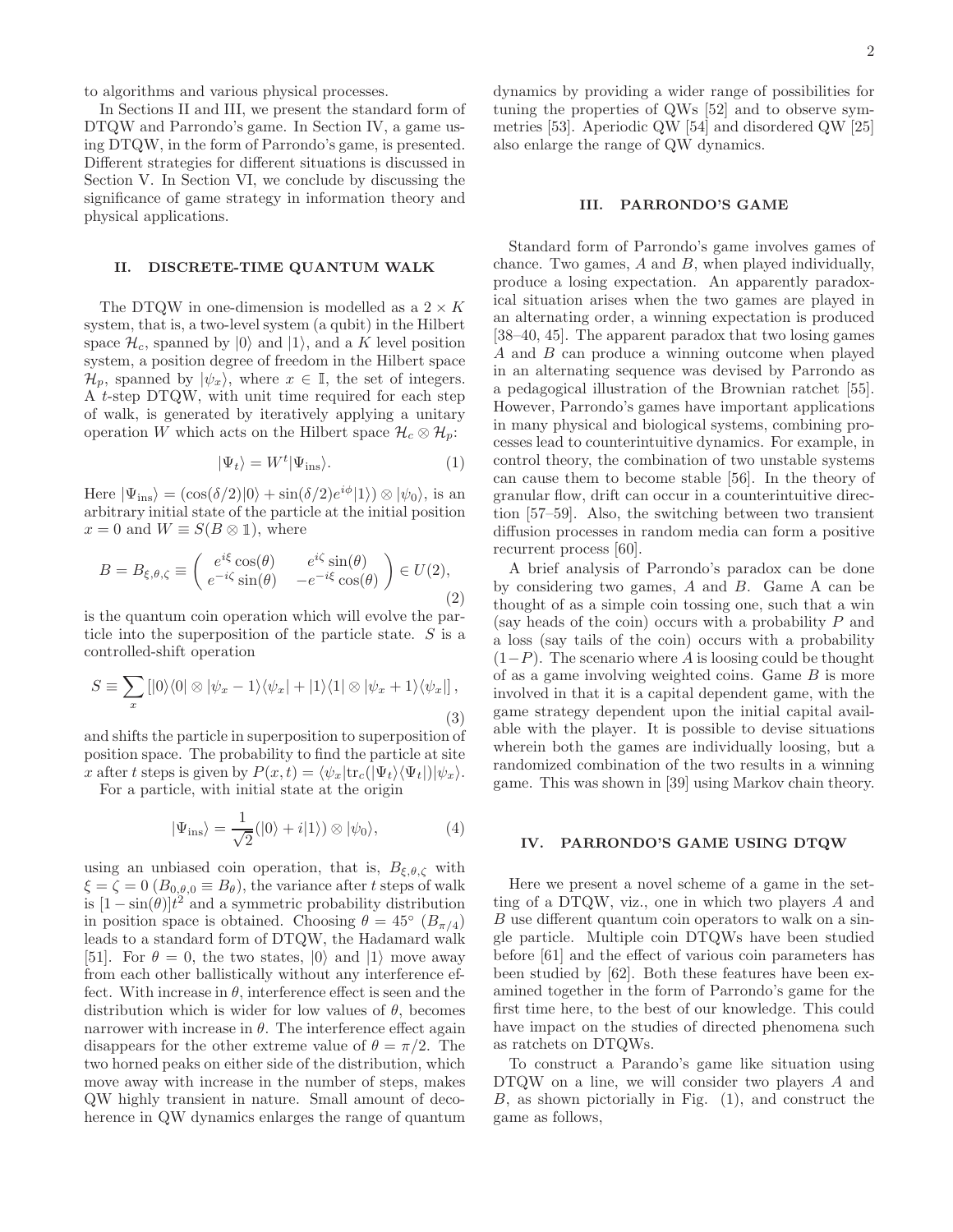- Both the players A and B are given different quantum coin operations  $B_{\xi,\theta,0}^{A}$  and  $B_{0,\theta,\zeta}^{B}$  with two nonzero variable parameters each and a common shift operator S to evolve DTQW.
- Initial state of the particle at the origin,  $x = 0$ on which they have to evolve the walk should be,  $|\Psi_{\rm ins}\rangle = \frac{1}{\sqrt{2}}$  $\frac{1}{2}(|0\rangle + i|1\rangle) \otimes |\psi_0\rangle.$
- Player A is considered a winner if the probability of finding the particle to the right of the origin,  $P_R$ , is greater than the probability to the left of the origin,  $P_L$ , that is,  $P_R > P_L$  after t number of steps of DTQW evolution. Similarly, player B is considered a winner if  $P_L > P_R$  after t number of steps of DTQW evolution. If both the players A and B together manage to maintain equal probability on both the sides,  $P_L = P_R$ , they are declared as joint winners.



FIG. 1: Pictorial illustration of the conditions for the player to be declared winner.

From Sec. II, we know that  $W_{\xi,\theta,\zeta} = S(B_{\xi,\theta,\zeta} \otimes 1)$  on  $|\Psi_{\text{ins}}\rangle$  implements one step of DTQW. This will evolve the particle to,

$$
W_{\xi,\theta,\zeta}|\Psi_{\text{ins}}\rangle = \frac{1}{\sqrt{2}}[(e^{i\xi}\cos(\theta) + ie^{i\zeta}\sin(\theta))|0\rangle \otimes |\psi_{-1}\rangle
$$
  
+  $(+e^{-i\zeta}\sin(\theta) - ie^{-i\xi}\cos(\theta))|1\rangle \otimes |\psi_{+1}\rangle].(5)$ 

The position probability distribution from Eq. (5), after the first step, corresponding to the left and right positions are  $\frac{1}{2}[1 \pm \sin(2\theta) \sin(\xi - \zeta)]$ . These probability distributions would be equal and lead to a left-right symmetry in position, if and only if  $\xi = \zeta$ . That is, the parameters  $\xi \neq \zeta$  introduce asymmetry in the position space probability distribution from the first step itself. The effect of different values of coin parameters after 100 steps of walk is shown in Fig. 2 plotted using numerically obtained values. We thus find that the generalized operator  $B_{\xi,\theta,\zeta}$ as a quantum coin can bias the probability distribution of the quantum walk in spite of the symmetry of initial state of the particle. This is the key point in developing a winning strategy for Parrondo's game using DTQW.



FIG. 2: Spread of probability distribution after implementing 100 steps of DTQW using different values for the coin parameters of player A,  $B_{\xi,\theta,0}^{A}$  [(a) and (c)] and player B,  $B_{0,\theta,\zeta}^{B}$ [(b) and (d)]. Parameter  $\xi$  in  $B_{\xi,\theta,0}^A$  shifts the distribution to the left: (a) =  $(\frac{\pi}{6}, \frac{\pi}{6}, 0)$  and (c) =  $(\frac{5\pi}{12}, \frac{\pi}{3}, 0)$ ,  $P_L > P_R$ . Parameter  $\zeta$  in  $B_{\xi,\theta,\zeta}^B$  shifts the distribution to the right: (b) =  $(0, \frac{\pi}{6}, \frac{\pi}{6})$  and  $(d) = (0, \frac{\pi}{3}, \frac{5\pi}{12})$ ,  $P_R > P_L$ . The initial state of the particle used for the walk is  $|\Psi_{\text{ins}}\rangle = \frac{1}{\sqrt{2}}(|0\rangle + i|1\rangle) \otimes |\psi_0\rangle$ .

From the preceding analysis, Eq. (5) and Fig. 2 we know that DTQW with  $B_{0,\theta,0}$  on a particle in state  $|\Psi_{\text{ins}}\rangle$ results in a symmetric distribution. For  $0 < \xi \leq \pi/2$ when  $\zeta = 0$  using player A's coin  $B_{\xi,\theta,0}^A$ , the distribution results in asymmetry with  $P_L > P_R$ . Therefore, player A can never win a game with the given quantum coin. Similarly, for  $0 < \zeta \leq \pi/2$  when  $\xi = 0$  using player B's coin  $B_{0,\theta,\zeta}^B$ , the distribution results in asymmetry with  $P_R > P_L$ . With increase in  $\xi$  and  $\zeta$ , the difference between  $P_R$  and  $P_L$  also increases.

Therefore, both players A and B can never win a game independently with the given quantum coins  $B_{\xi,\theta,0}^{A}$  and  $B^B_{0,\theta,\zeta}$ .

We should note that even though coin  $B_{\xi,\theta,0}^A$  or  $B_{0,\theta,\zeta}^B$ contribute for asymmetry, the variance of the walk does not deviate much from the variance of the symmetric distribution [51]. This is because the variance of the walk largely depend on the value of  $\theta$  and the value of  $\theta$  is same for both the players. This is a genuine game and results from this are not any convention dependent.

#### V. WINNING STRATEGY

Here we discuss our simple scheme of the winning strategies of the game on a DTQW. The winning strategies are developed making use of the different coin operators. The parameter  $\xi$ ,  $\theta$  and  $\zeta$  are physically realizable rotations on the two state system [51] and hence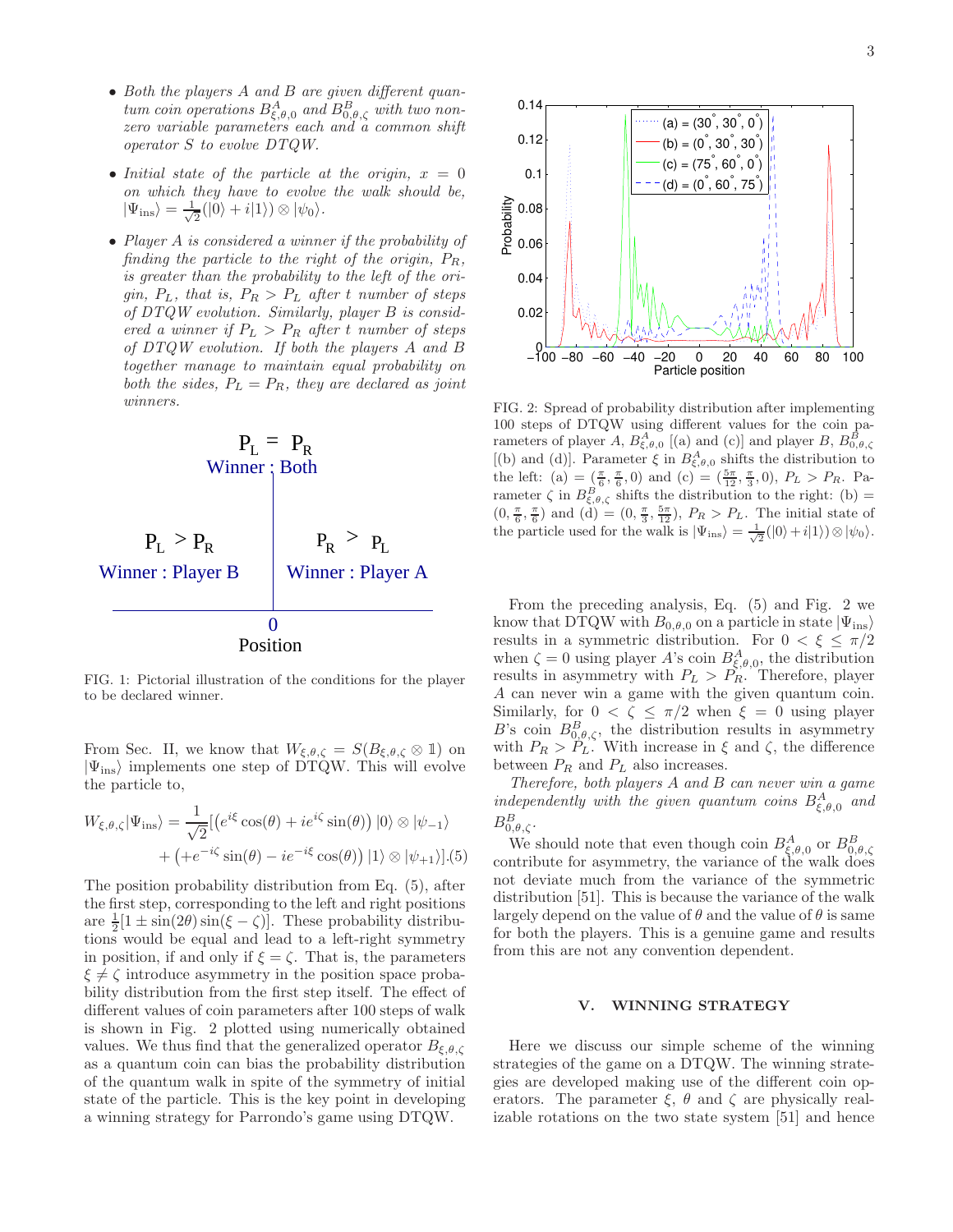

FIG. 3: Spread of probability distribution after implementing 100 steps of DTQW using different values for the parameter using operation  $W_{\xi,\theta,\zeta}^{BA}$ , that is, player A and B using both of their coins for each step of the walk. If player A chooses  $\xi < \pi/2$ , player B can emerge as solo winner if he chooses  $\zeta > \xi$ . If player B chooses  $\zeta < \xi$ , player A will emerge as solo winner. However, joint winning can be ensured if player A chooses  $\xi = \pi/2$  irrespective of any parameter player B chooses for his coin operation. The initial state of the particle used for the walk is  $|\Psi_{\text{ins}}\rangle = \frac{1}{\sqrt{2}}(|0\rangle + i|1\rangle) \otimes |\psi_0\rangle$ .

restrictions on the rotational degree of freedom lead to situations presented here. We believe this to be a new and simple way of implementing a game on a DTQW.

For the game presented in Sec. IV, players emerging as joint winners, that is, with  $P_L = P_R$  will be a ideal situation. To emerge as joint winners, the players have to first coordinate between them. They can coordinate at two levels, first level coordination is by alternatively using their coins for each step of the walk, if they are sure that the winner is decided after even number of steps of walk evolution or by using both of their coins, one after the other for every step of the walk. Second level of coordination is to consult each other in choosing the quantum coin parameters  $\xi$  and  $\zeta$  ( $\theta$  is common for both). First level of coordination is a necessary condition for the players to emerge as winners and hence they are always given that choice. Players are not always allowed to coordinate at the second level but they can still emerge as winners.

First we will discuss the strategy when both the players agree to cooperate at both the levels, followed by the strategy when they have allowed only for first level of coordination.

# A. Players  $A$  and  $B$  are allowed to consult each other and the winner is decided after even number of steps of walk evolution

A simple strategy for players A and B will be to cooperate between themselves for choosing the coin parameter and emerge as joint winners. This can be achieved if both the players agree,

- 1. To use same value for  $\xi$  and  $\zeta$  in their respective coins;
- 2. Use their coins for every alternative step such that their coins are equally used.

The evolution can be written as,

$$
W_{0,\theta,\zeta}^{B}W_{\xi,\theta,0}^{A} \dots \dots \dots W_{0,\theta,\zeta}^{B}W_{\xi,\theta,0}^{A}|\Psi_{\text{ins}}\rangle, \tag{6}
$$

$$
W_{0,\theta,\zeta}^A W_{\xi,\theta,0}^B \dots W_{0,\theta,\zeta}^A W_{\xi,\theta,0}^B |\Psi_{\text{ins}}\rangle, \tag{7}
$$

where  $W_{\xi,\theta,0}^A = S(B_{\xi,\theta,0}^A \otimes \mathbb{1})$  and  $W_{0,\theta,\zeta}^B = S(B_{0,\theta,\zeta}^B \otimes \mathbb{1}).$ If the number of steps is odd, the player who uses his coin operation one time more than the other will narrowly lose the game. We will discuss the strategy for a walk with odd number of steps later.

# B. Players  $A$  and  $B$  are not allowed to consult each other and the winner is decided after even number of steps of walk evolution

When both the players are not allowed to consult each other to choose the coin parameters  $\xi$  and  $\zeta$ , a loosing situation may arise for both the players. To illustrate this further, if player A chooses some value for parameter  $\xi$ , the winner of the game depends on the choice of parameter  $\zeta$  by player B. If player B chooses parameter  $\zeta < \xi$ , player B will emerge as a winner over the player A and if player B chooses  $\zeta > \xi$ , player A will emerge as a winner over the player B. However, a player can make a careful choice of his coin parameter and make sure that he either wins the game alone or emerge as joint winner if the other player is also equally careful. This can be achieved by choosing the lowest non-zero values (initial rule of the game) for the coin parameters  $\xi$  and  $\zeta$  of the respective players. For example, player A choosing  $\xi = \epsilon$ ,  $\epsilon$  being the smallest possible value greater than zero allowed in the coin operation, will make sure that player A wins if player B choose  $\zeta > \epsilon$  or will emerge as joint winner if player B also choose  $\zeta = \epsilon$ .

# C. When the winner is decided after  $t$  (even or odd number) steps of walk

From the preceding two strategies we know that if the winner is decided after even number of steps of QW, both the players can emerge as joint winners. If the winner is decided after odd number of steps, the player who started the game by using his coin first will narrowly lose the game. Knowing this, if the players are not told of when the winner will be decided, none of them will agree to start the game. In this case they can agree upon a new strategy of using both of their coins for each step of the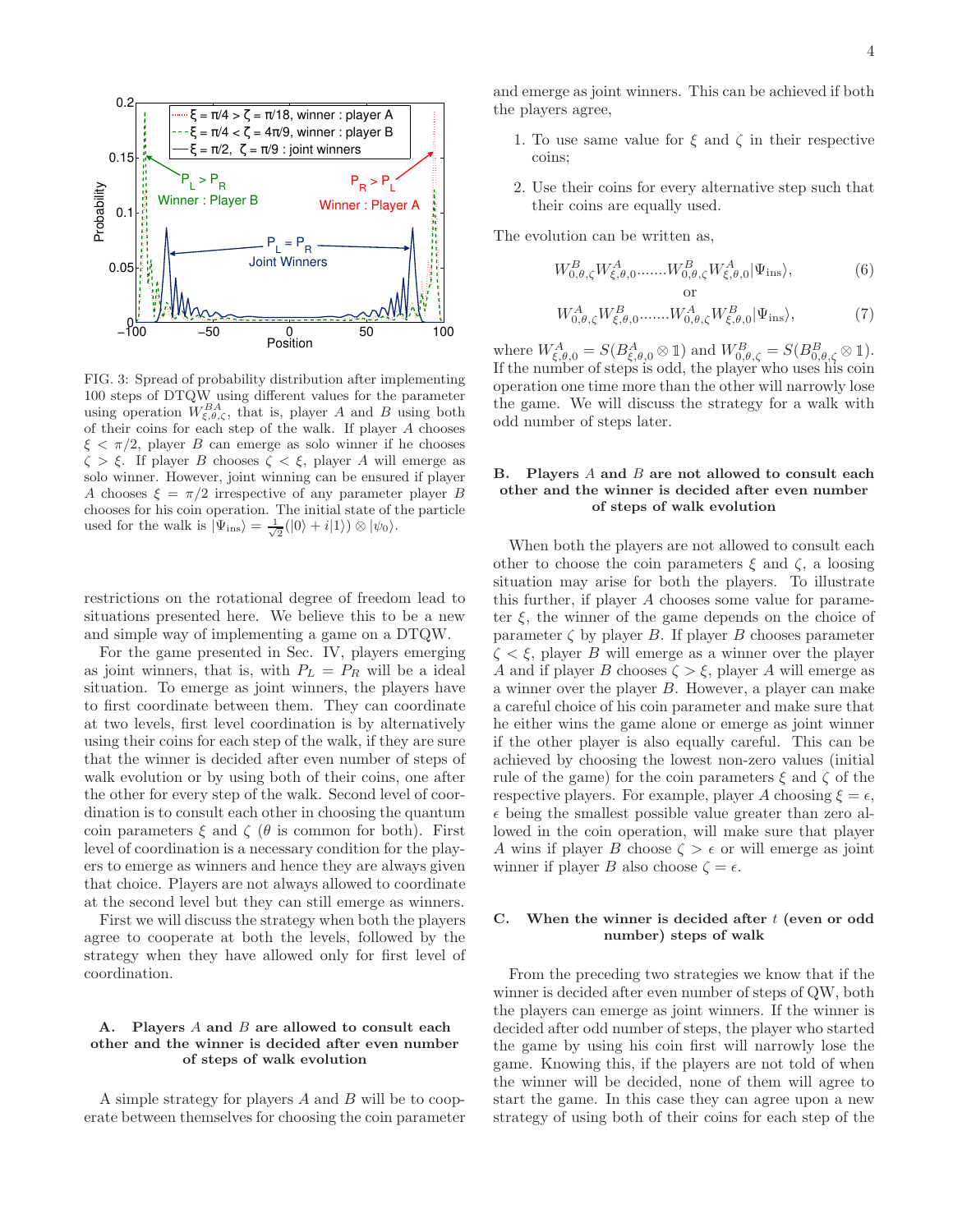walk such that both of them would have used their coins equally when the winner is decided.

The evolution can be written as,

$$
f_{\rm{max}}
$$

5

$$
W_{\xi,\theta,\zeta}^{BA} \dots \dots W_{\xi,\theta,\zeta}^{BA} W_{\xi,\theta,\zeta}^{BA} |\Psi_{\text{ins}}\rangle, \tag{8}
$$

$$
W_{\xi,\theta,\zeta}^{AB} \dots \dots W_{\xi,\theta,\zeta}^{AB} W_{\xi,\theta,\zeta}^{AB} |\Psi_{\text{ins}}\rangle, \tag{9}
$$

where

$$
W_{\xi,\theta,\zeta}^{BA} = S(B_{0,\theta,\zeta}^{B} \otimes 1)(B_{\xi,\theta,0}^{A} \otimes 1) \equiv S\left[\begin{pmatrix} e^{i\xi}\cos^{2}(\theta) + e^{i\zeta}\sin^{2}(\theta) & \sin(\theta)\cos(\theta)[1 - e^{i(\zeta - \xi)}] \\ \sin(\theta)\cos(\theta)[e^{-i(\zeta - \xi)} - 1] & e^{-i\zeta}\sin^{2}(\theta) + e^{-i\xi}\cos^{2}(\theta) \end{pmatrix} \otimes 1\right],
$$
 (10)

and

$$
W_{\xi,\theta,\zeta}^{AB} = S(B_{\xi,\theta,0}^{A} \otimes 1)(B_{0,\theta,\zeta}^{B} \otimes 1) \equiv S\left[ \begin{pmatrix} e^{i\xi}\cos^{2}(\theta) + e^{-i\zeta}\sin^{2}(\theta) & \sin(\theta)\cos(\theta)[e^{i(\zeta+\xi)} - 1] \\ \sin(\theta)\cos(\theta)[1 - e^{-i(\xi+\zeta)}] & e^{-i\zeta}\sin^{2}(\theta) + e^{-i\xi}\cos^{2}(\theta) \end{pmatrix} \otimes 1 \right].
$$
 (11)

Action of  $W^{BA}$  on  $|\Psi_{\text{ins}}\rangle$  results in symmetric distribution only for some specific values of  $\xi$  and  $\zeta$  together. If player A chooses some  $0 < \xi < \pi/2$ , player A (B) can emerge as a solo winner if player B chooses  $\zeta < \xi$  $(\zeta > \xi)$ . Following Eqs. (10) and (11), one can guarantee that the player who starts the game can choose a parameter of the coin such that he always wins, either as solo winner or joint winner. For player A starting the game, picking  $\xi = \pi/2$  will ensure a joint winning situation even if player B tries to fix  $\zeta \neq \xi$  (  $\theta = \pi/4$  is kept the same for both the players). For player  $B$  starting the game, picking  $\zeta = \pi/2$  will ensure a joint winning situation even if player A tries to fix  $0 < \xi < \pi/2$  (note that  $\xi \neq \pi/2$ , as it will lead to an initial state without shifting to either left or right). In Fig. 3, we have show the winning strategy for walk using  $W_{\xi,\theta,\zeta}^{BA}$ , Eq. (10).

#### VI. CONCLUSION

Superior performance of quantum strategies is usually seen, if entanglement is present. In the context of DTQW, this is natural as the walk evolves by entangling the coin and position degrees of freedom. Therefore, making use of the above, and the fact that the walk can be manipulated by varying the parameters in the quantum coin operation, we presented a scheme for a quantum game using DTQW in the form of Parrondo's game. Our system involves two players  $A$  and  $B$  as quantum coin operators to evolve DTQW on a line. We presented a situation where both the players are unable to manipulate a walk to an extent to win a game using their coins individually. We presented a quantum strategy for the players to cooperate by using their quantum coin operations alternatively and emerge as joint winner for situations where it is conditioned that the winner is decided only after even number of steps of walk evolution. A different joint winning strategy, by using their coins in combination for each step, is presented for situations where the time (after even or odd number of steps) when the winner will be decided is not known. When both the players are equally careful in choosing their parameters, they can always emerge as joint winners and only a less careful player will be prone to lose the game. Our scheme has fixed a specific initial state for the particle on which the walk is evolved and different coins are allotted to players A and B accordingly. One can choose any initial state for the particle, for example,  $|0\rangle$  or  $|1\rangle$ or any of its linear combination and different coins and strategies for player  $A$  and  $B$  can be worked out. Parameters  $\xi, \theta$  and  $\zeta$  are physically realizable rotations on the two state quantum system [51, 53] and hence restrictions on the rotational degrees of freedom lead to situations presented in this Letter. These strategies, leading the players to emerge as joint or solo winners can be very useful for various physical situations. For example, to arrive at equilibrium (equal on both side of origin), or any non-equilibrium (towards one side) configuration in the probability distribution as required during its application for algorithms or other physical process such as ratchets.

The causal structure of QW evolution, as shown recently [63], puts in perspective the nature of quantum information processing involved in a quantum Parrondo's game using QW, in that it provides an upper bound on the propagation of quantum effects of interference and superposition. The effect of a noisy input to a quantum game has been studied and it is known that a suitable level of noise can enhance the payoff to the players. In this context, it was noted [64] in a study of the effect of decoherence (a form of noise due to interaction of the system with its environment) on a quantum game anal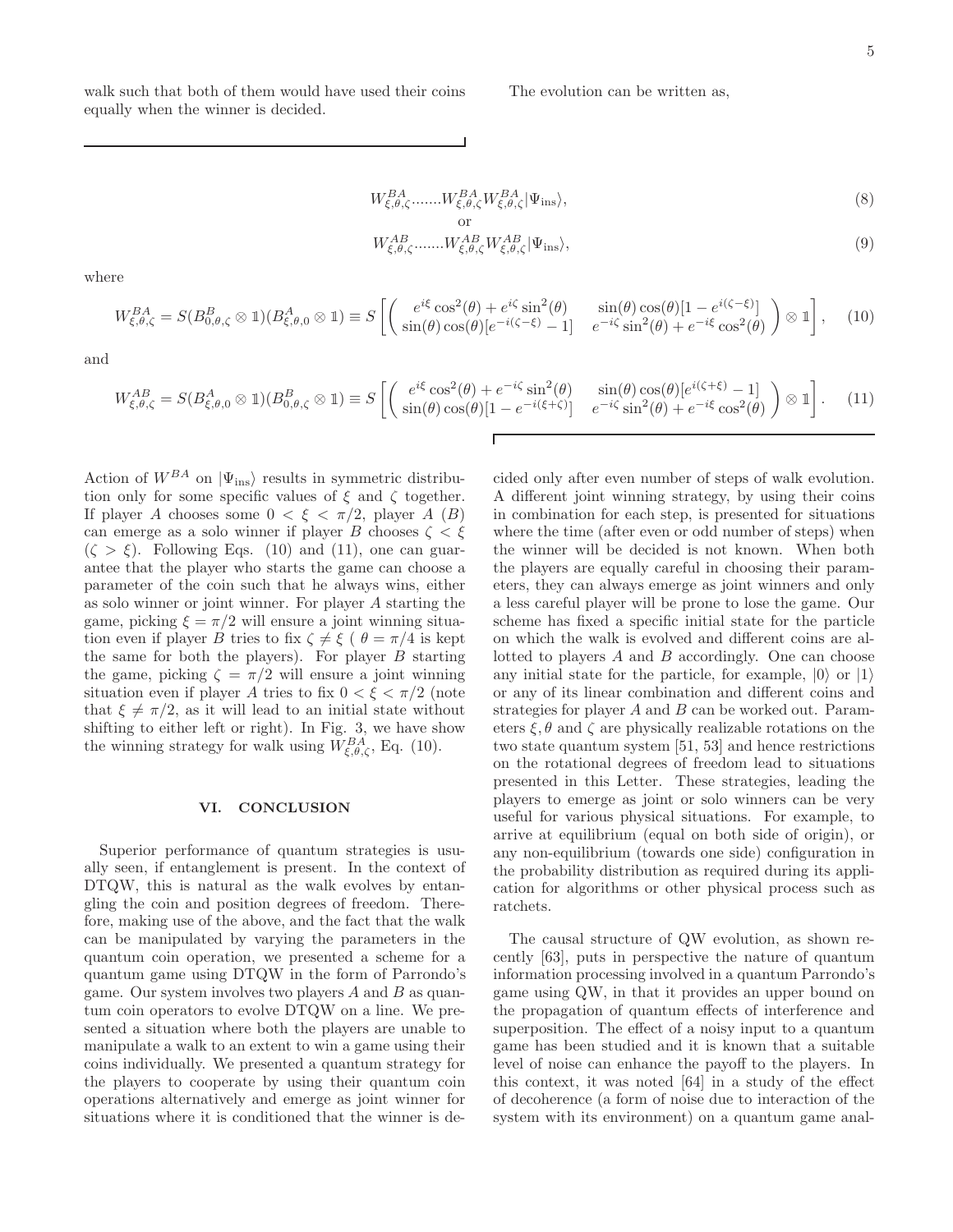ogous to a three-player duel, that the boundary in the parameter space, in a transition from the quantum to classical (by increasing the influence of noise), changes from convex in the quantum case to linear in the classical one. This is of interest since convexity is thought to be the basis for Parrondo's paradox.

As discussed in the introduction, Parrondo's games

- [1] J. von Neumann and O. Morgenstern, *The Theory of Games and Economic Behaviour*, Princeton University Press, Princeton (1947).
- [2] M. D. Davis, *Game Theory. A Nontechnical Introduction*, Dover, New York (1970).
- [3] R. Axelrod, *The Evolution of Cooperation*, Basic Books, New York (1984).
- [4] R. B. Myerson, *Game Theory: An Analysis of Conflict*, MIT Press, Cambridge (1991).
- [5] W. Poundstone, *Prisoners Dilemma. John von Neumann, Game Theory, and the Puzzle of the Bomb*, Doubleday, New York (1992).
- [6] J. Eisert, M. Wilkens, and M. Lewenstein, Phys.Rev.Lett. 83 3077 (1999).
- [7] J. Eisert and M. Wilkens, J. Mod. Opt. 47 2543 (2000).
- [8] G. V. Riazanov, Sov. Phys. JETP 6 1107 (1958).
- [9] R. P. Feynman and A.R. Hibbs, *Quantum Mechanics and Path Integrals* (McGraw-Hill, New York, 1965).
- [10] Y. Aharonov, L. Davidovich and N. Zagury, Phys. Rev. A 48, 1687 (1993).
- [11] D. A. Meyer, J. Stat. Phys. **85**, 551 (1996).
- [12] E. Farhi and S. Gutmann, Phys.Rev. A 58, 915 (1998).
- [13] A. Ambainis, E. Bach, A. Nayak, A. Vishwanath and J. Watrous, *Proceeding of the 33rd ACM Symposium on Theory of Computing* (ACM Press, New York, 2001), p.60.
- [14] A. Nayak and A. Vishwanath, DIMACS Technical Report, No. 2000-43 (2001) ; arXiv:quant-ph/0010117.
- [15] A. Ambainis, Int. Journal of Quantum Information, 1, No.4, 507-518 (2003).
- [16] A. M. Childs, R. Cleve, E. Deotto, E. Farhi, S. Gutmann and D. A. Spielman, in *Proceedings of the 35th ACM Symposium on Theory of Computing* (ACM Press, New York, 2003), p.59.
- [17] N. Shenvi, J. Kempe and K. B. Whaley, Phys. Rev. A 67, 052307, (2003).
- [18] A. Ambainis, J. Kempe, and A. Rivosh, *Proceedings of ACM-SIAM Symp. on Discrete Algorithms (SODA)*, (ACM Press, New York, 2005), pp.1099-1108.
- [19] M. Hillery, D. Reitzner, and V. Buzek, Phys. Rev. A 81, 062324 (2010).
- [20] C. M. Chandrashekar and R. Laflamme, Phys. Rev. A 78, 022314 (2008).
- [21] T. Oka, N. Konno, R. Arita, and H. Aoki, Phys. Rev. Lett. **94**, 100602 (2005).
- [22] G. S. Engel, T. R. Calhoun, E. L. Read, T. Ahn, T. Manal, Y. Cheng, R. E. Blankenship, and G. R. Fleming, Nature 446, 782-786 (2007).
- [23] M. Mohseni, P. Rebentrost, S. Lloyd, A. Aspuru-Guzik, J. Chem. Phys. 129, 174106 (2008).
- [24] C. M. Chandrashekar, S. K. Goyal, and S. Banerjee, arXiv :1005.3785 (2010).

were devised, originally, to provide a mechanism to harness Brownian motion and convert it to directed motion. In conclusion, causal structure of QW evolution, effect of decoherence on Parrondo's game using QW evolution can provide a mechanism to harness QW evolution for various quantum information processing tasks and other applications.

- [25] C. M. Chandrashekar, Phys. Rev. A 83, 022320 (2011).
- [26] J. Du, H. Li, X. Xu, M. Shi, J. Wu, X. Zhou, and R. Han, Phys. Rev. A 67, 042316 (2003).
- [27] C. A. Ryan, M. Laforest, J. C. Boileau, and R. Laflamme, Phys. Rev. A 72, 062317 (2005).
- [28] D. Lu, J. Zhu, P. Zou, X. Peng, Y. Yu, S. Zhang, Q. Chen, and J. Du, Phys. Rev. A 81, 022308 (2010).
- [29] H. B. Perets, Y. Lahini, F. Pozzi, M. Sorel, R. Morandotti, and Y. Silberberg, Phys. Rev. Lett. 100, 170506 (2008).
- [30] H. Schmitz, R. Matjeschk, Ch. Schneider, J. Glueckert, M. Enderlein, T. Huber, and T. Schaetz, Phys. Rev. Lett. 103, 090504 (2009).
- [31] F. Zahringer, G. Kirchmair, R. Gerritsma, E. Solano, R. Blatt, and C. F. Roos, Phys. Rev. Lett. 104, 100503 (2010).
- [32] K. Karski, L. Foster, J.-M. Choi, A. Steffen, W. Alt, D. Meschede, and A. Widera, Science 325, 174 (2009).
- [33] A. Schreiber, K. N. Cassemiro, V. Potocek, A. Gabris, P. Mosley, E. Andersson, I. Jex, and Ch. Silberhorn, Phys. Rev. Lett., 104, 05502 (2010).
- [34] M. A. Broome, A. Fedrizzi, B. P. Lanyon, I. Kassal, A. Aspuru-Guzik, and A. G. White. Phys. Rev. Lett. 104, 153602 (2010).
- [35] W. Dur, R. Raussendorf, V. M. Kendon, and H. J. Briegel, Phys. Rev. A 66, 052319 (2002).
- [36] K. Eckert, J. Mompart, G. Birkl, and M. Lewenstein, Phys. Rev. A 72, 012327 (2005).
- [37] C. M. Chandrashekar, Phys. Rev. A **74**, 032307 (2006).
- [38] D. A. Meyer and H. Blumer, Fluct. Noise Lett. 2, L257 (2002).
- [39] G. P. Harmer, D. Abbott and P. G. Taylor, Proc. R. Soc. Lond. A 456, 247 (2000).
- [40] P. Amengual, A. Allison, R. Toral, and D. Abbott, Proc. R. Soc. Lond. A 460, 2269 (2004).
- [41] P. Reimann, Phys. Rep. **361**, 57 (2002).
- [42] L. Grover, *Proceedings of 28th Annual ACM Symp. on the Theory of Computation*, (ACM Press, New York, 1996), pp.212-219.
- [43] C. F. Lee and N. Johnson, Phys. Lett. A **301**, 343 (2002).
- [44] P. Gawron and J. A. Miszczak, Fluctuation and Noise Letters, Vol. 5, No. 4, L471 (2005).
- [45] D. A. Meyer and H. Blumer, J. Stat. Phys. 107, 225 (2002).
- [46] D. A. Meyer, *Fluctuations and Noise in Photonics and Quantum Optics*, Proceedings of SPIE 5111, 344 (2003).
- [47] A. P. Flitney, D. Abbott, and N. F. Johnson, J. Phys. A : Math. Gen. 37, 7581 (2004).
- [48] J. Kosik, J. A. Miszczak, and V. Buzek, J. Mod. Opt. 54, 2275 (2007).
- [49] D. Bulger, J. Freckleton, and J. Twamley, New J. Phys. 10, 093014 (2008).